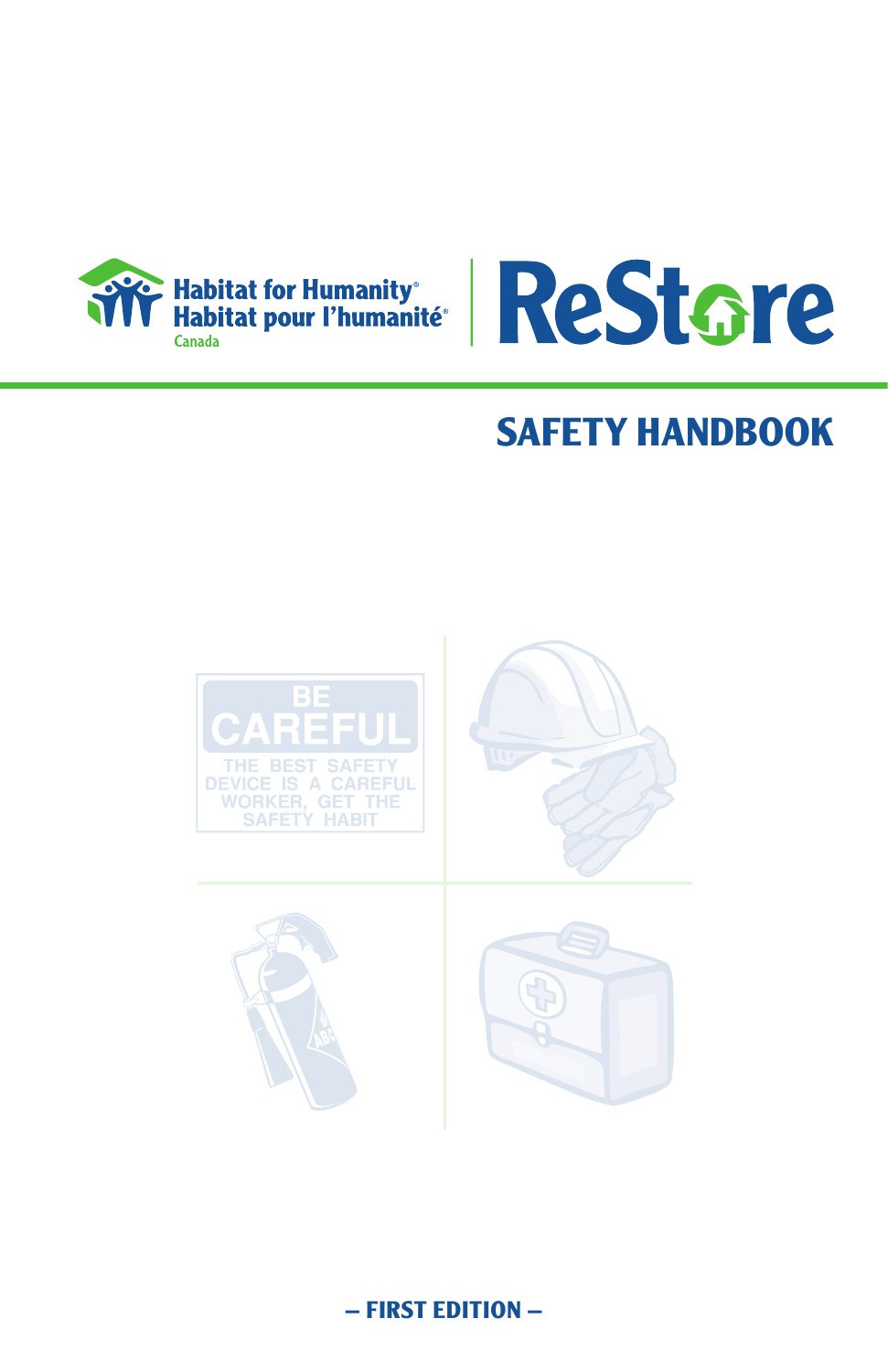



Thank you for your participation at Habitat for Humanity ReStore in Canada. Everyone's safety, health and working environment is a critical priority to Habitat for Humanity and everyone has a role to play in ensuring that this priority is maintained throughout every activity. This handbook is an orientation to workplace safety and is not to be considered as a safety training manual. Following your orientation there will be a number of opportunities for specific safety training to assist you in safely participating in certain tasks.

Please become very familiar with this handbook in preparation for the workplace and keep it close at hand for regular review. If you haven't had the opportunity to view the "Got Safety" video or the Dare to Care series by OSSA, ask your supervisor about this material.

In addition, every ReStore volunteer and employee should complete a WHMIS course to ensure a complete safety orientation.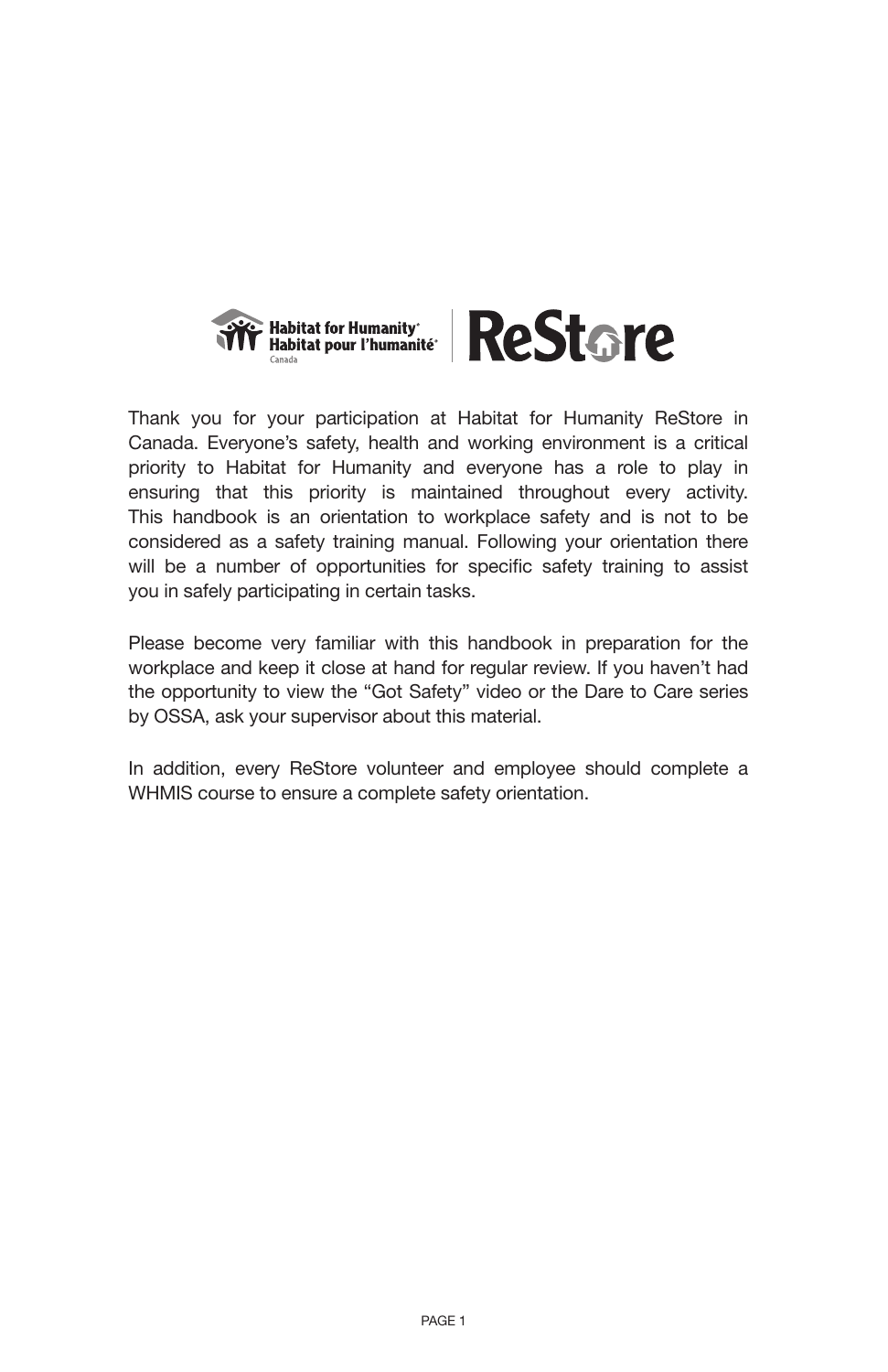# **Table of Contents**

| <b>SECTION 1</b>                                                                      |
|---------------------------------------------------------------------------------------|
| <b>SECTION 2</b>                                                                      |
| <b>SECTION 3</b>                                                                      |
| <b>SECTION 4</b>                                                                      |
| <b>SECTION 5</b>                                                                      |
| <b>SECTION 6</b><br>6.4 Safe Material Handling, Lifting Basics and Back Safety Page 9 |
| <b>SECTION 7</b><br>Volunteer Agreement                                               |

**NOTES** ..................................................................................................................Page 15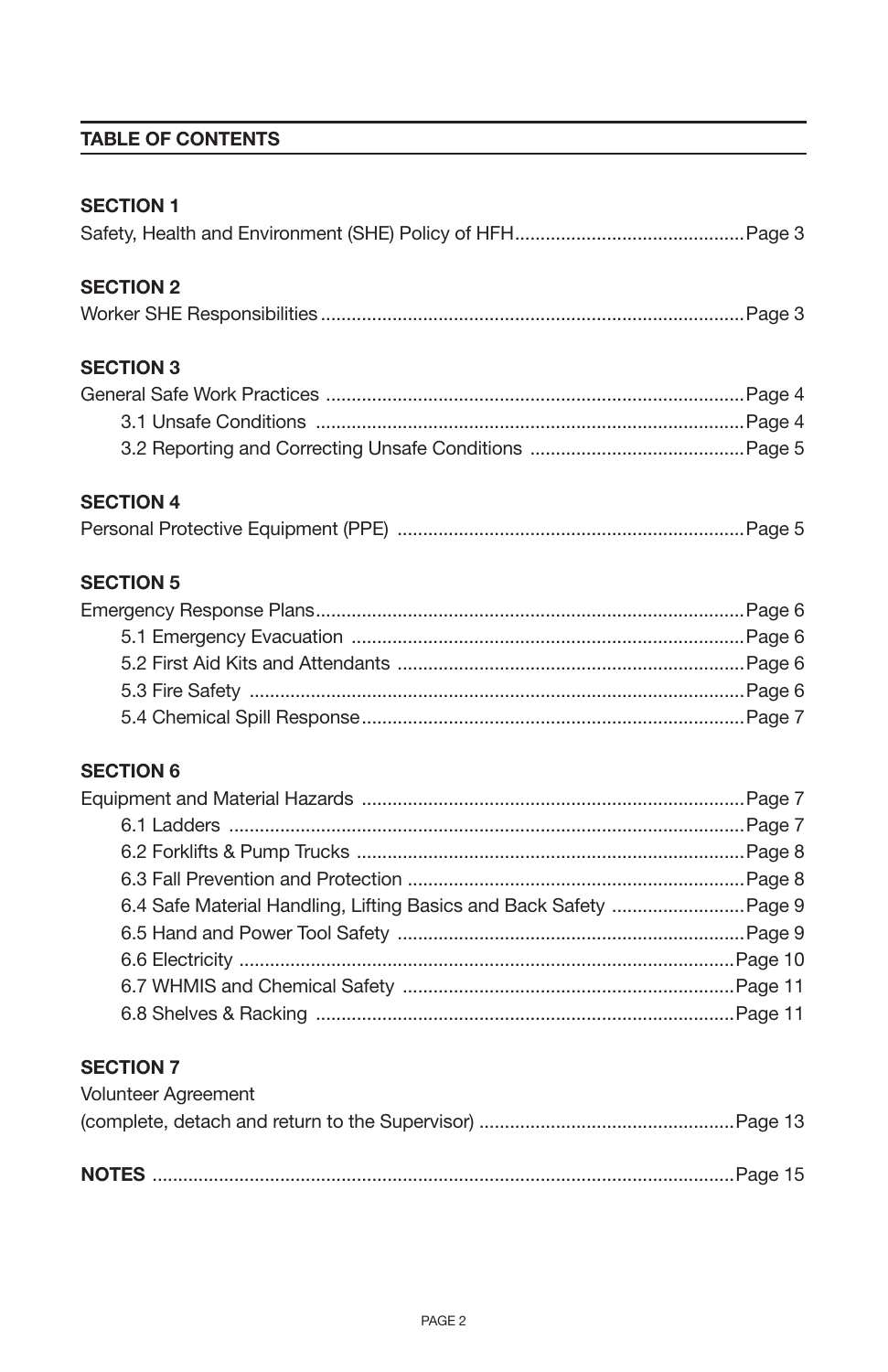# **SAFETY, HEALTH AND ENVIRONMENT (SHE) POLICY OF HFH**

The Management and Board of Directors of Habitat for Humanity Canada (HFHC) is vitally interested in the safety and health of all stakeholders including employees, volunteers and sub-contractors involved with Habitat for Humanity activities in Canada. It is HFHC's philosophy that the well being of Habitat for Humanity (HFH) in Canada depends on the safety and health of our workforce and the protection of our environment.

To enable HFHC to keep our quality and production of affordable housing at the highest levels, we must ensure that the safety and health of our workforce is maintained at all times.

To achieve this goal, HFHC will endeavor to offer all HFH affiliates a Safety, Health and Environment (SHE) Program through the application of the HFHC SHE Management System which includes instructional video productions, a SHE Coordinator manual, SHE training tools and other valuable resources. This SHE Management System will be reviewed on an annual basis to ensure the highest level of support to all HFH affiliates as they apply SHE in all activities in their service area.

HFHC will seek to ensure the safest possible work environment by requiring all HFH affiliates identify and control all workplace SHE hazards, that employees and volunteers receive ongoing training in safety and health, by maintaining communications between management and the workforce and by leading by example through action.

The responsibility to ensure a safe and healthy workplace is everyone's responsibility, from the Chair of the Board of Directors to the newest volunteer. Supervisors are responsible for ensuring that safe and healthy work conditions are maintained in their assigned work areas. Workers and Volunteers are responsible to work safely, following HFHC's Safe Work Practices & Procedures specific to provincial Occupational Health and Safety legislation.

# **WORKER SAFETY HEALTH AND ENVIRONMENT (SHE) RESPONSIBILITIES**

The assistance and support of everyone involved with HFHC is needed and expected in order to protect; the safety and health of our workforce, our stakeholders and our environment.

Habitat for Humanity's safety goal is ZERO SHE INCIDENTS. In order to reach this goal, every worker (employee, volunteer and contractor) must think of safety as his or her responsibility. Working in a safe manner is a job requirement and is expected. *Short cuts and unsafe acts or work practices are NOT acceptable.*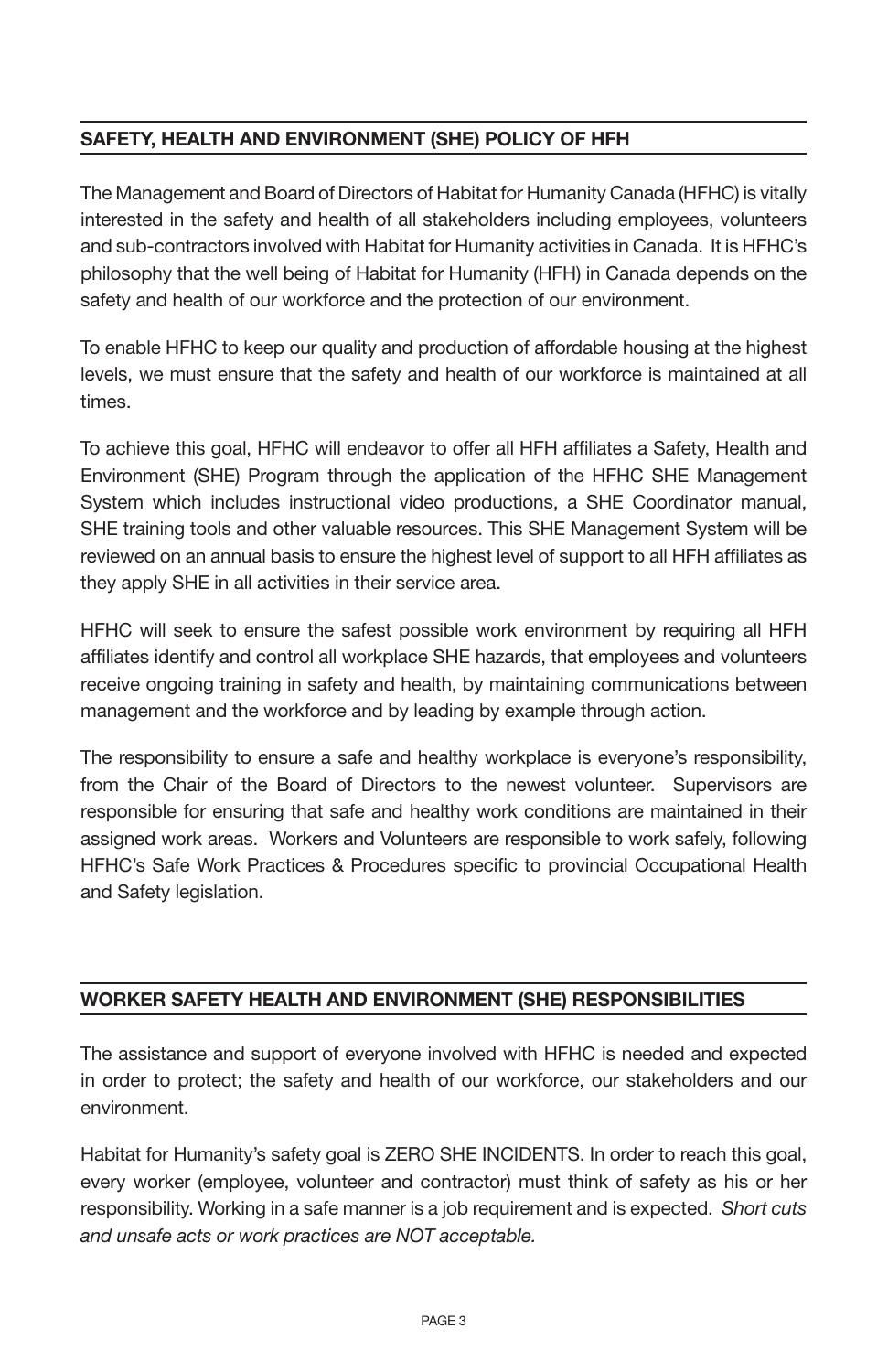As a Habitat Worker it is your responsibility to:

- 1. Participate in all required SHE training. Attend the ReStore SHE Orientation Course and read this handbook.
- 2. Wear appropriate personal protective equipment (PPE) and work clothes.
- 3. Report to work in a fit condition. Alcohol and/or drugs ARE NOT permitted on the job and shall result in immediate dismissal.
- 4. Report all injuries, accidents, and "near miss" incidents.
- 5. Report unsafe acts or conditions to your supervisor.
- 6. Follow First Aid, medical treatment, & emergency response procedures.

At all times WORK SAFELY, don't rush and be aware of what is happening around you.

#### **GENERAL SAFE WORK PRACTICES**

It is the policy of HFHC that everything possible will be done to protect our workers (employees, volunteers and contractors) from incidents and injuries while on the job. All workers will:

- 1. Practice good housekeeping at all times. Keep work areas clean and clear.
- 2. Work at a safe speed, never run on the job.
- 3. Learn the right way to do your job.
- 4. Make sure that all tool guards and other protective devices are in place and adjusted.
- 5. Never work while ill or fatigued, as this could impair their ability to work safely.
- 6. Not handle or tamper with any electrical equipment or materials in a manner not within the scope of their duties, unless qualified or have received training and instructions from their supervisor.
- 7. Not engage in horseplay, scuffling and other acts which tend to endanger the safety or well-being of fellow workers.

Many SHE incidents are caused by not being aware of workplace hazards and not taking adequate care and precautions while working.

#### **3.1 UNSAFE CONDITIONS**

The following are regarded as the basic unacceptable unsafe acts and conditions. Definition: "An unsafe condition is a hazardous physical condition or circumstance which could cause a SHE incident."

- 1.Inadequate guarding and protection from fall hazards, electricity, or moving machinery.
- 2. Substandard housekeeping resulting in slip, trip and fall hazards.
- 3. Defective tools, equipment and materials and/or their improper use.
- 4. Improper use, handling, and storage of chemical materials.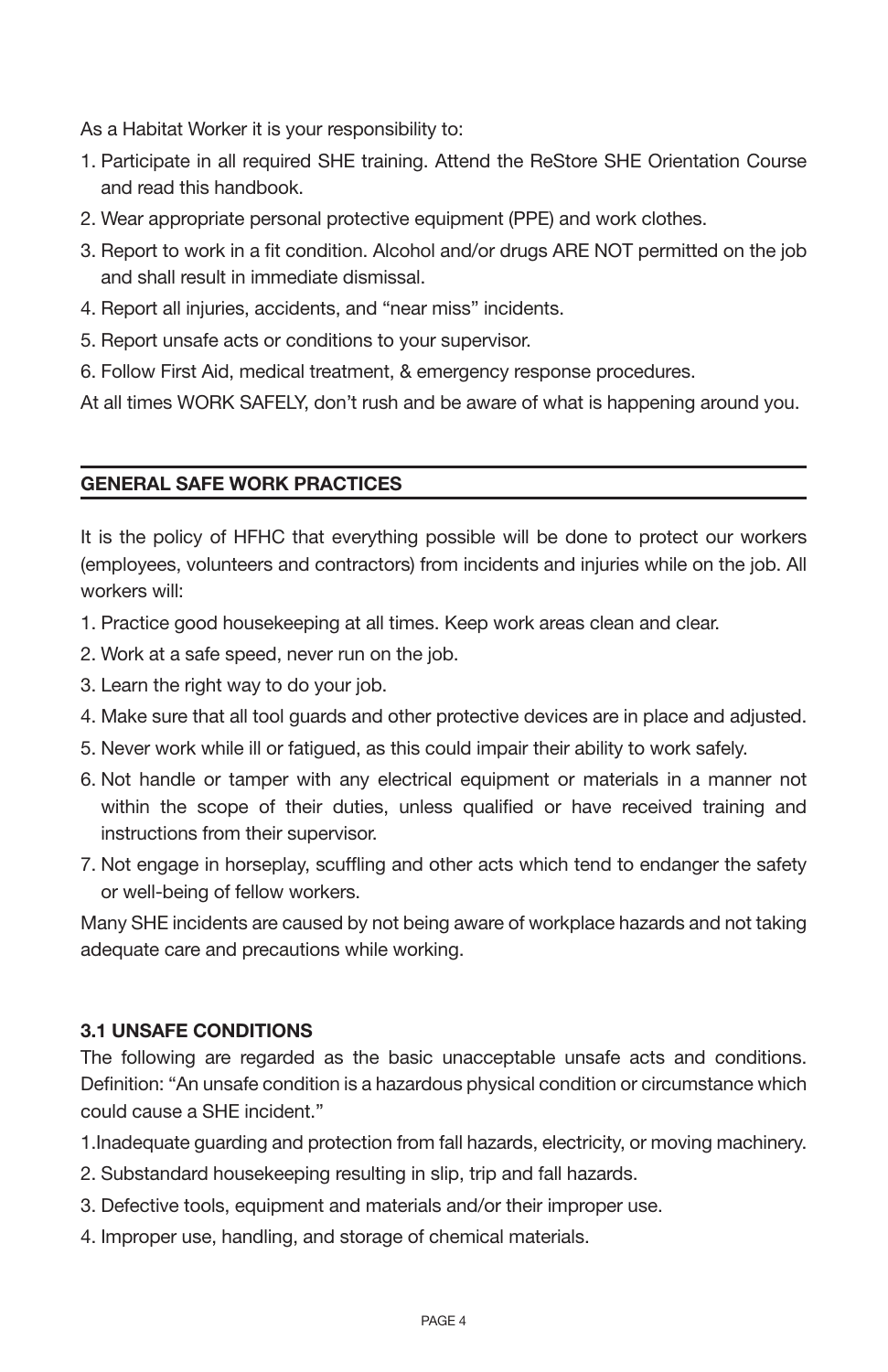- 5. Inadequate warning system or emergency response planning.
- 6. Excessive noise exposure.
- 7. Inadequate illumination or ventilation.

*Report all Unsafe Conditions to your supervisor immediately!*

#### **3.2 IF YOU SEE AN UNSAFE CONDITION OR ACTIVITY!!**

- Respond to terminate the unsafe incident immediately if safe to do so and report it for future learning and corrective action.
- Act to prevent the unsafe incident from happening again and report it for future learning and corrective action.
- Talk with the persons involved until they understand why the unsafe situation is hazardous to them or to others, discuss and agree how the hazard(s) should be controlled.

# **PERSONAL PROTECTIVE EQUIPMENT (PPE)**

To ensure your safety you must use the proper safety equipment.

- Steel toe (green tab CSA Approved recommended) safety boots must be worn at all times while working at the ReStore.
- Safety glasses must be worn when using power saws & drills, or whenever eye hazards are present.
- Hearing protection is highly recommended when using power tools or when near operating power tools.
- Leather work gloves are also required when loading or unloading materials.
- Dust masks should be worn when sawdust, fiberglass insulation or other hazards are present.
- Personal fall-arrest equipment (body harness, lanyard, and fixed support line) must be worn when working above 3 meters (10 feet) without guardrails, or when working above operating machinery or other hazardous objects or substances. Your supervisor must ensure you get the necessary special training for this equipment before starting work.

If you are not sure how to ensure a safe working environment, be sure to ask. If you do not have access to the proper equipment or materials be sure to advise your supervisor.

You must obtain and use the necessary PPE even in situations where other workers are not wearing their PPE. **BOTTOM LINE - If you feel you are safer wearing PPE, then do so!**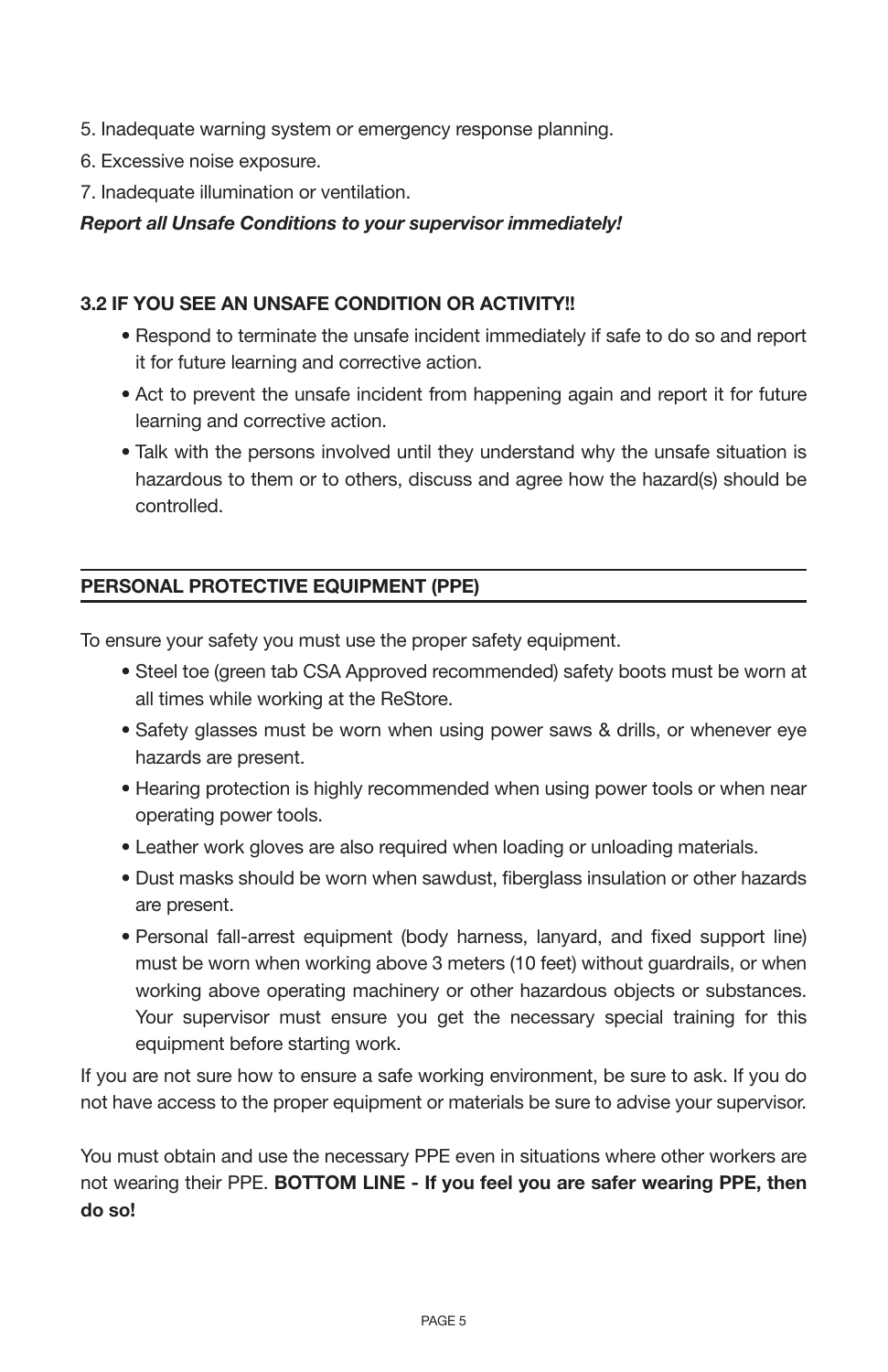### **EMERGENCY RESPONSE PLANS**

As part of your ReStore SHE orientation you will be informed of the EMERGENCY RESPONSE PLAN. This includes emergency evacuations, first aid, fire control, and chemical spill response procedures. If at any time you are unsure of these procedures, or you need a refresher, ask the Supervisor, ReStore Manager or SHE Coordinator.

#### **5.1 EMERGENCY EVACUATION**

- It is YOUR responsibility to know how to evacuate your work area in case of an emergency. Your supervisor must review the procedure with you.
- Plan your escape path before starting work, this will save time in case of an emergency.
- Maintain clear access/egress paths to each work area.
- In case of an emergency evacuation, all workers will assemble at the designated safe gathering area so that everyone can be accounted for.

#### **5.2 MEDICAL EMERGENCIES AND FIRST AID**

• Call local 911/Ambulance/Fire Department in the case of a serious sudden illness and give first aid for minor injuries. Be sure you know who your certified First Aider is. Contact numbers and the first aid certificate of the on-site First Aider are posted on the bulletin board at the first aid station.

#### **Eyewash Stations**

• Familiarize yourself with the location and use of the eyewash station *before*  you begin working with chemicals like adhesives and foam insulation spray. If injured you will probably be temporarily blinded and in no condition to read the instructions.

#### **Foreign Objects in Eyes**

• If an eye injury occurs, get the injured person to a trained nurse or doctor as quickly as possible. The removal of a foreign object from the eye is no job for an amateur. The natural action of rubbing an irritated eye can cause additional damage, and quite often a minor eye injury can be made much worse.

#### **5.3 FIRE CONTROL**

#### **Prevention**

- Combustible material shall not be located close to ignition sources.
- No open fires are allowed on the ReStore property.
- Flammable liquids such as gasoline and solvents must be stored in approved containers in accordance with the local Fire Code.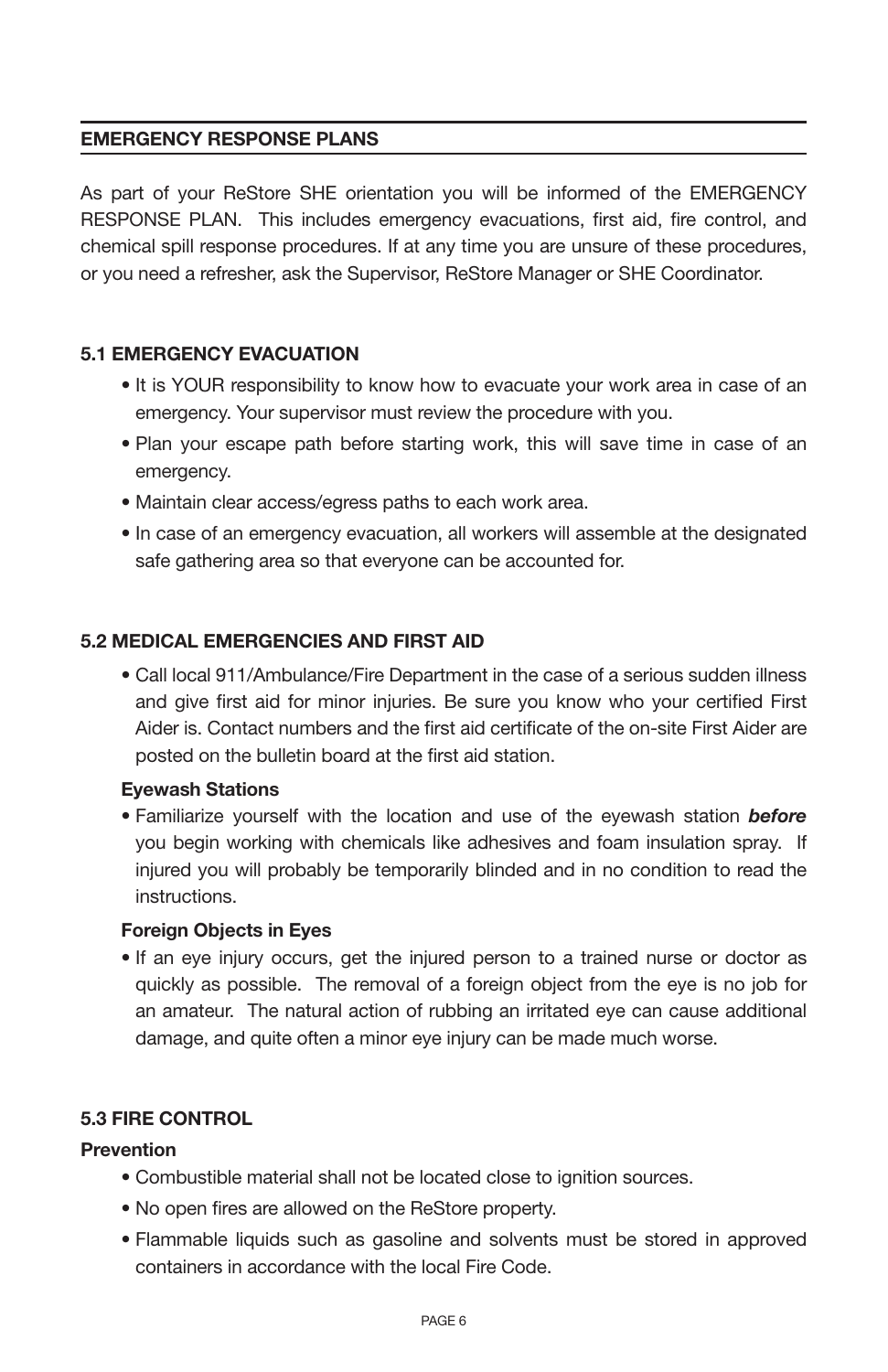#### **If A Fire Does Occur**

- Make a safe attempt to extinguish. Do not endanger your life.
- At the same time, contact the Site Supervisor and phone 911 or the posted local Fire Department contact number.
- The caller will meet the Fire Department at the work site entrance to direct them to the fire location, or designate someone to do so.
- All non-essential persons should vacate the area of the fire.

#### **5.4 CHEMICAL SPILL RESPONSE**

- All chemical spills will be considered hazardous.
- All chemical spills of an unknown or unclassifiable nature will require area evacuation until the degree and nature of risk can be determined.
- Whenever a spill occurs, only trained and qualified persons will attempt a rescue or a clean-up response, and only if it is safe to do so.
- Do not physically come in contact with the spilled material
- Always report any spill to the Supervisor.
- Never clean up a spill alone.

# **EQUIPMENT & MATERIAL HAZARDS & SAFE WORK PRACTICES**

#### **6.1 WORKING SAFELY WITH LADDERS**

#### **General Guidelines**

- Before climbing any ladder check to make sure it is in good condition.
- If the ladder is damaged, don't use it. Tag it and put it in a location where it won't be used.
- Never use a metal ladder when working with electrical current, and watch out for overhead power lines.
- When using a power tool in one hand, never hold onto a grounded object with the other hand as a means to stabilize yourself.
- Set the ladder on a firm level surface.
- Use ladders only for short duration work. For tasks of longer duration use a proper scaffold or elevated platform with guardrails.
- Always maintain 3-point contact with the ladder (2 hands & 1 foot, or 2 feet & 1 hand)
- Do not over-reach while working on the stepladder do not let the trunk of your body extend past the side of the ladder.
- Tie yourself off to a fixed support when above 3 meters (10 ft.)
- Use caution near windows or stairwells.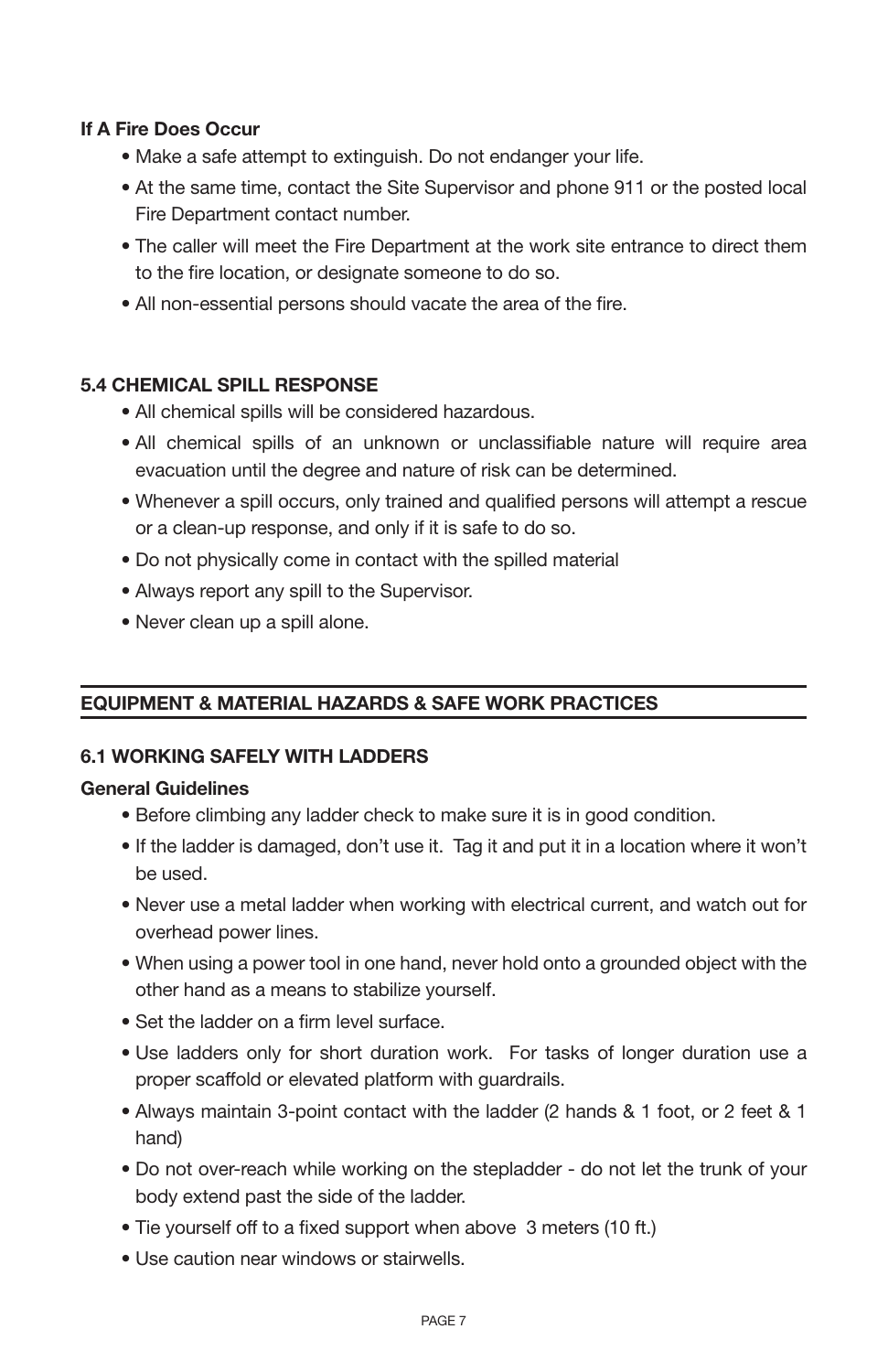- Wear slip-resistant footwear, and make sure that ladder rungs are free of oil, grease or other slippery substances.
- Make sure the area around the base of the ladder is kept clear.

#### **Stepladders**

When working on stepladders, remember to:

- Never climb past the second rung from the top.
- Make sure the spreaders are functional and locked in place before climbing the ladder.
- If the ladder is positioned by a door or walkway, make sure the door is locked or the walkway barricaded to prevent collisions.

#### **Straight (or Extension) Ladders**

When working on straight or extension ladders:

- Make sure the ladder rests against a firm surface.
- Use the four-to-one rule: e.g. position the ladder base one foot away from the wall for every four feet of ladder height.
- Tie down your ladder as close to the support point as possible.
- The ladder should extend at least three feet past its support point.
- Make sure that straight ladders have safety feet.

#### **6.2 FORKLIFTS & PUMP TRUCKS**

When working around a forklift, it is important to take extreme caution to avoid being struck by the forklift, by items falling off of a raised load, or being crushed by a descending load.

- Forklifts are to be operated only by competent, specially trained personnel.
- Never operate a forklift on the sales floor during public hours.
- Never walk under or near a raised load on a forklift.
- When a load is in a raised position, the controls must be attended by an operator.
- Never approach a running forklift unless you're sure the driver is aware of your presence. Watch out for blind spots.
- A forklift must never be used to support, raise or lower a person.

# **6.3 WORKING SAFELY AT HEIGHTS: FALL PREVENTION AND PROTECTION**

Falls are a very big hazard at ReStores, and can cause serious injuries or death. **It is of the utmost important to follow safe work practices while working at heights.**

- Never walk on a balcony, mezzanine storage area, or other upper level area of the store unless there are guard rails on all exposed edges.
- Never remove guard railings from upper areas without the use of other fall protection measures, such as a personal fall protection system.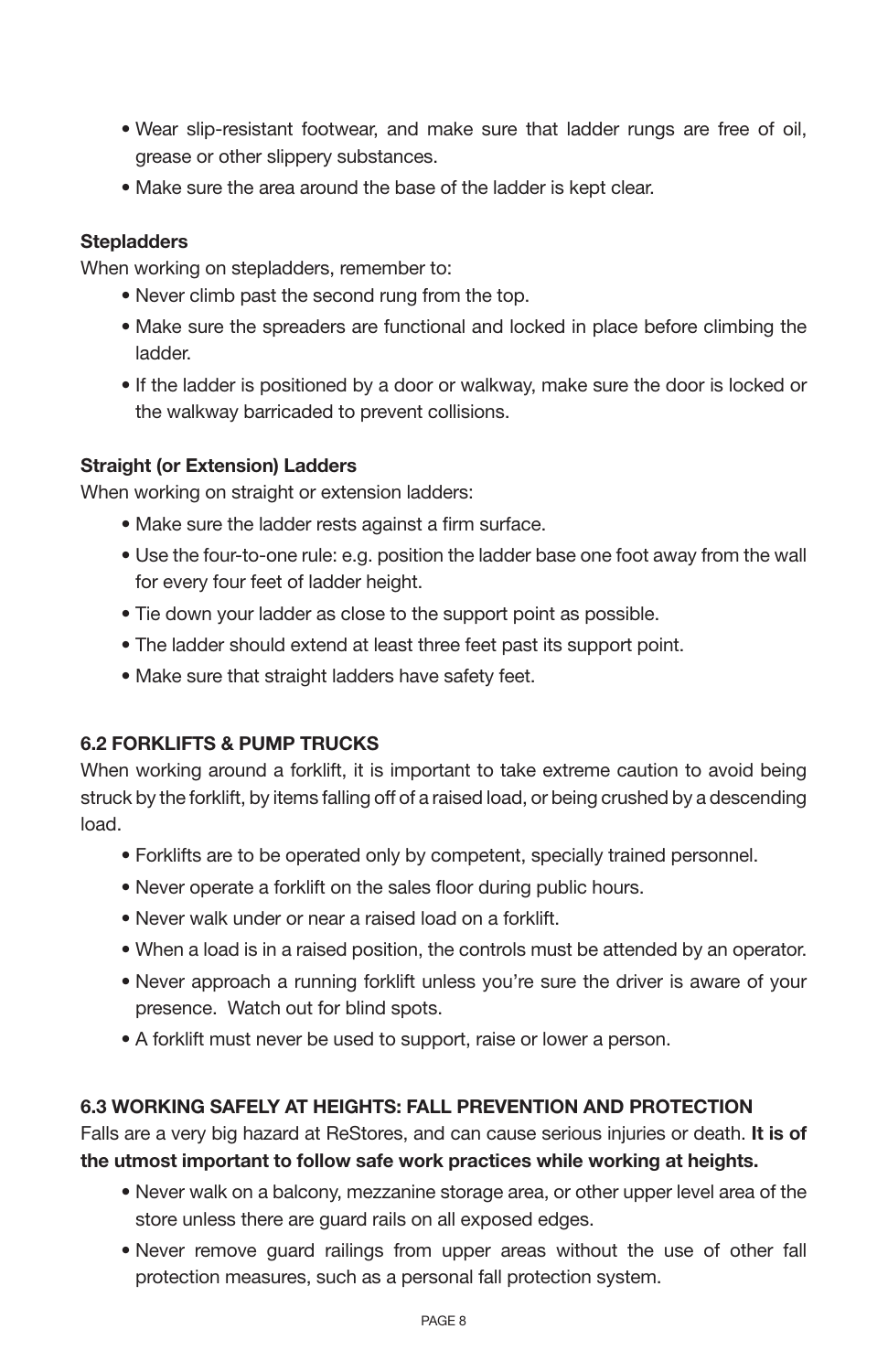A worker must wear a Personal Fall Protection System (full body harness and lanyard equipped with a shock absorber) tied off to either a fixed support or a lifeline when working:

- At 3 meters (10 feet) or more above the floor
- Above operating machinery
- Above hazardous substances or objects
- On an elevated work platform other than an acceptable scaffold

Special training is required before working with any type of Personal Fall Protection System.

#### **6.4 SAFE MATERIAL HANDLING**

#### **Plan and prepare for your material handling and moving work:**

- If there are sharp or breakable materials, wear gloves and safety glasses.
- If there are hazardous chemicals, read the MSDS and know the precautions, recommended PPE and emergency response procedures.
- Be sure all loads are balanced and secured properly.
- Always stack things neatly and firmly on shelves & racking, keep aisles clear
- If you are carrying or moving something and it starts to fall, let it fall. Many injuries occur because someone tries to stop a falling object.
- If you are lifting a heavy or large object, get help from a co-worker or use a mechanical lifting device.
- Never walk underneath a load suspended by a forklift or other lifting device.

# **Lifting Basics:**

- 1. Bend your knees Bend at your knees instead of at your waist. This helps you keep your balance and lets the strong muscles in your legs do the lifting.
- 2. Avoid twisting Twisting can overload your spine and lead to serious injury. Make sure your feet, knees and torso are pointed in the same direction when lifting.
- 3. Stretch out your muscles before you lift and carry materials
- 4. Tuck your pelvis By tightening your stomach muscles you can tuck your pelvis, which will help your back stay in balance while you lift.
- 5. "Hug" the load Try to hold the object you're lifting as close to your body as possible, as you straighten your legs to a standing position.

# **6.5 HAND AND POWER TOOL SAFETY**

- Disconnect power source when moving or repairing power tools.
- Use tools only for their intended purpose.
- Never bypass broken switches on tools by plugging and unplugging the cord. Shutting off power will take too long in an emergency.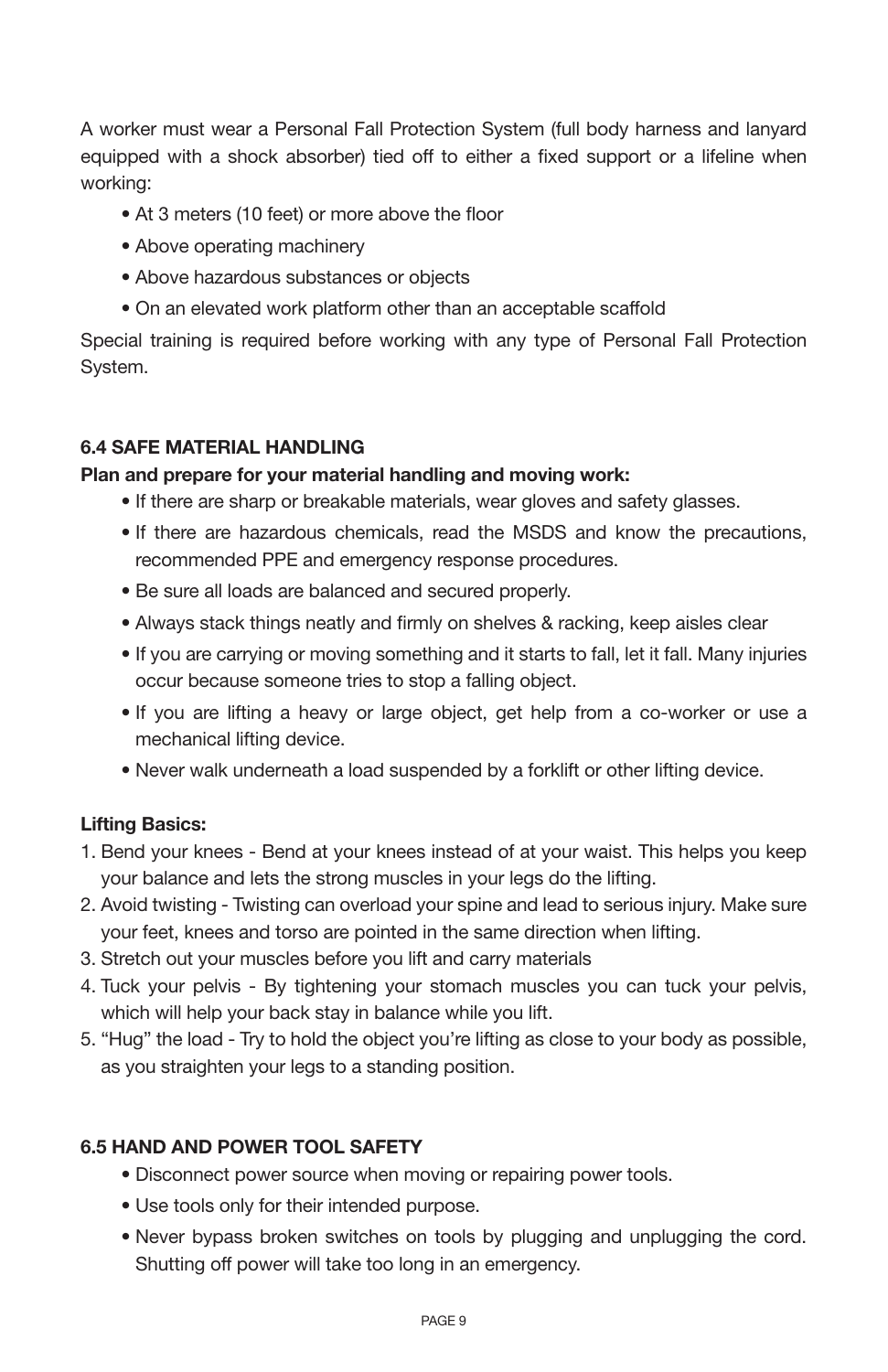- Wear eye protection when needed, such as when there is a possibility of flying or falling particles.
- If unfamiliar with a tool's use, ask for assistance and take time to practice using the tool.
- Do not operate a tool if you have not been trained to use it.
- Do not use the electric cord to lift or lower the tool.

#### **Defective Tools Are Dangerous!**

- Maintain tools in safe condition. Double check tools before you use them.
- Report unsafe tools to the Supervisor and tag them to prevent their use.
- Never use a defective tool.

Common tool defects to watch for:

- Loose, split or cracked handles on hammers
- Mushroomed heads on chisels, drills or steel wedges
- Files without handles
- Frayed electrical cords
- Broken, displaced or inoperative guards. Tools designed to accommodate guards should be equipped with guards while in use.

#### **6.6 WORKING SAFELY WITH ELECTRICITY**

- Plug electrical equipment only into a ground fault circuit interrupter, particularly in wet conditions.
- Use only properly grounded or double insulated tools.
- Check to ensure double insulated tools are not cracked or broken. Any shock or tingle means a ground fault is present and the tool should be repaired.
- Disconnect light circuits, tools and other electrical equipment from power source before moving or repairing them.
- Check all electrical cords for wear, cuts or damaged plugs and tag 'out of service' if unacceptable. Also ensure that the electrical cord is the proper size (gauge) for the job to prevent overheating, voltage drops and tool burnout.
- Do not fasten electrical cords with staples, hang from nails or suspend by wire.
- Before drilling, nailing, cutting or sawing into walls, ceilings and floors check for electrical wires or equipment.
- Never use a metal ladder when working with electrical current.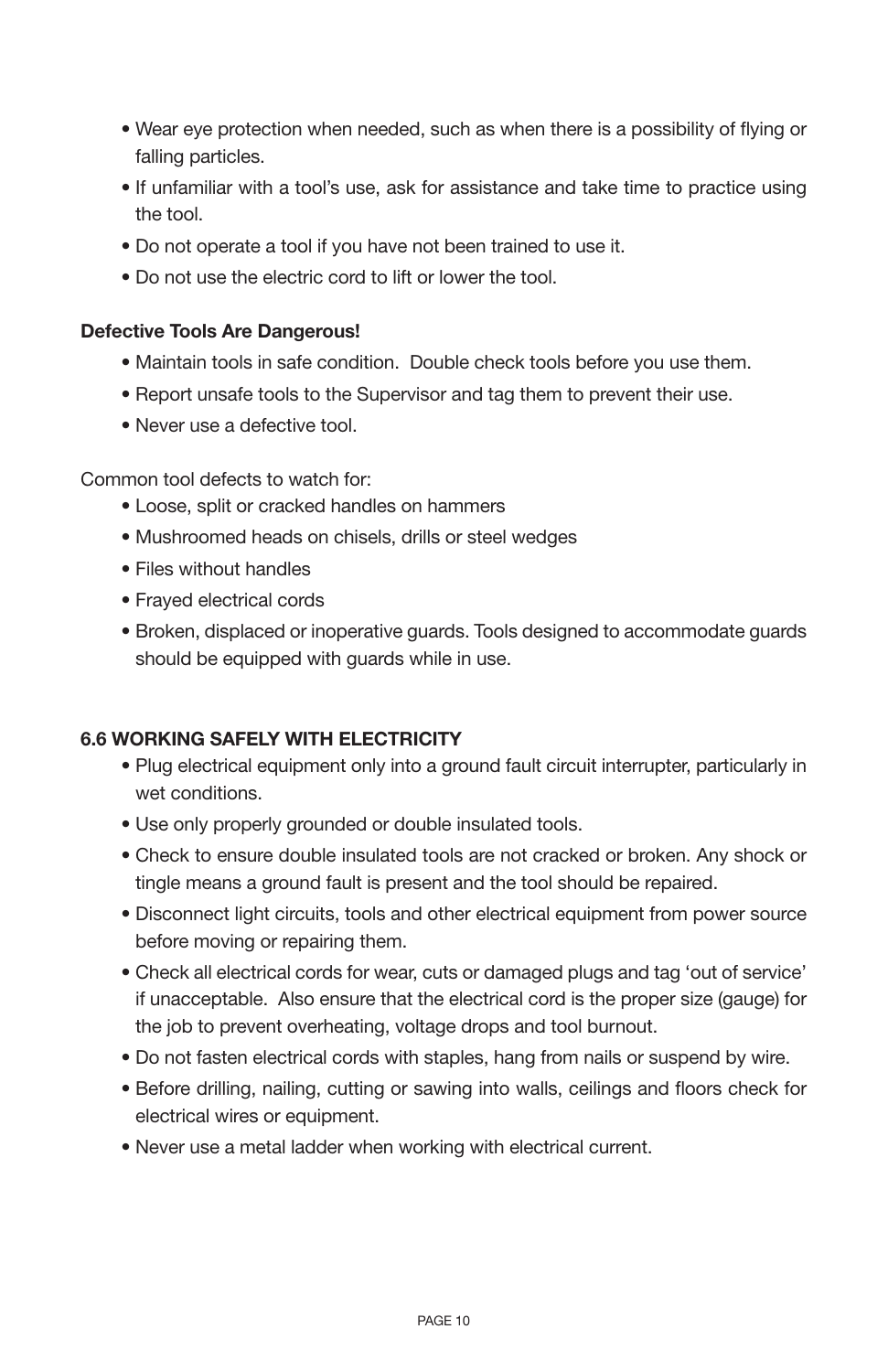# **6.7 WHMIS AND CHEMICAL SAFETY**

When handling hazardous chemicals, the three main things to remember are:

- 1. Read all labels and follow stated precautions.
- 2. Read MSDS (Material Safety Data Sheets) before using hazardous materials the first time. MSDS sheets are available on-site for all hazardous materials in use.
- 3. Before handling any hazardous materials get on-site WHMIS training from the site supervisor and understand the hazard symbols and required precautions.



# **6.8 SHELVES & RACKING**

The following guidelines must be followed in order to avoid injuries from items falling off of shelving or racking units, workers falling from upper shelves, or from the shelves themselves falling or collapsing.

- Never climb up or down shelving or racking units.
- Never walk out onto shelves or racks when loading or unloading merchandise, or at any other time.
- Use fall protection at all times when working above 3 meters (10 feet).
- When storing items on upper shelves, always make sure they are stacked firmly and evenly so they cannot fall off.
- Attach chains or cables to top shelving when there is a possibility of objects falling off.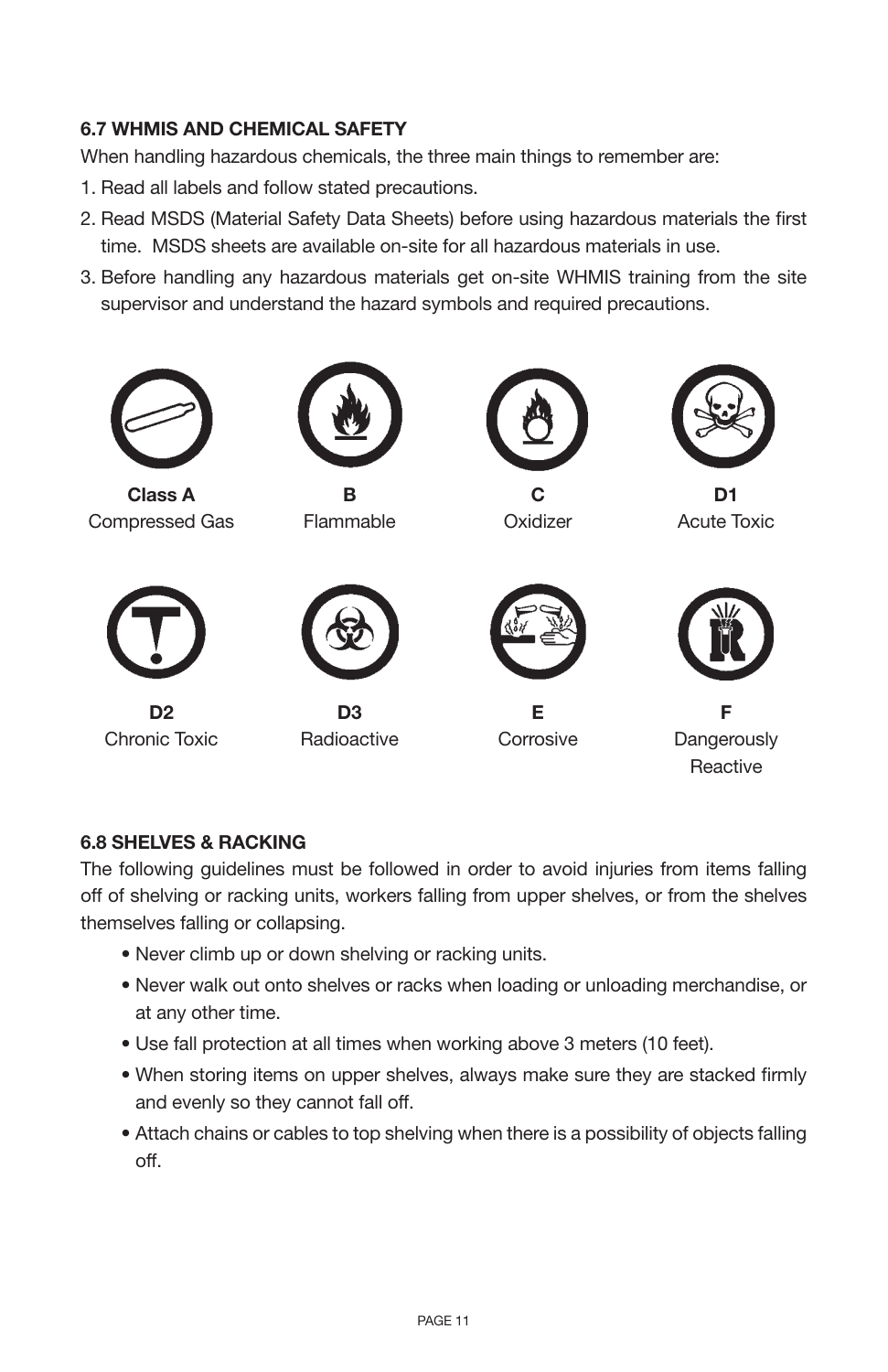**Now that you have reviewed this material, please verify this by verifying the check list on page 13.**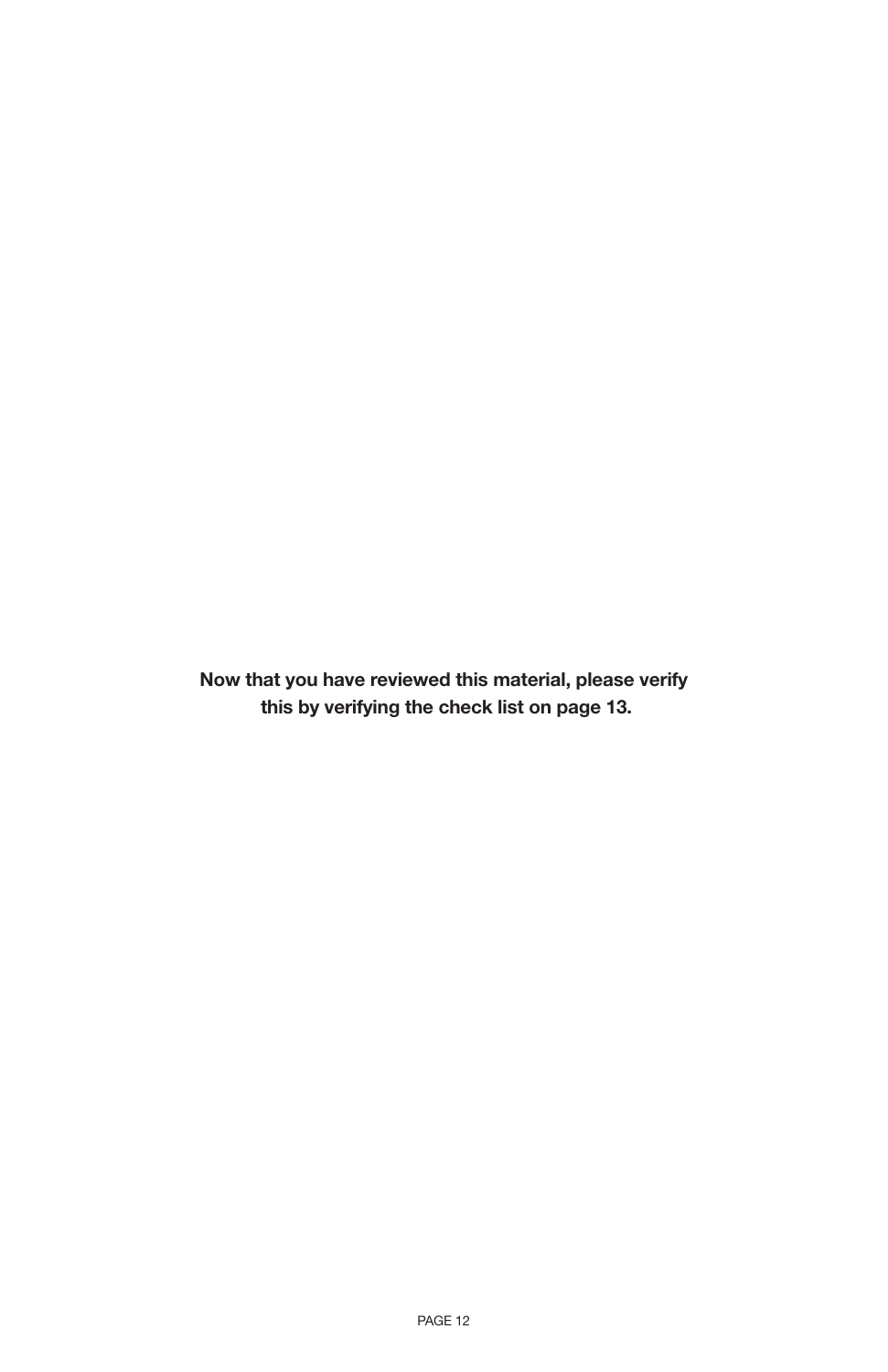#### **EMPLOYEE AND VOLUNTEER AGREEMENT**

#### **(Complete, detach and return to the supervisor)**

I have read the Habitat for Humanity ReStore SHE Handbook, and understand Habitat for Humanity's Safety Health & Environment policies regarding:

- SHE Responsibilities
- General Safe Work Practices
- Personal Protective Equipment
- Emergency evacuation
- First aid kits and attendants
- Fire safety

 $\frac{1}{2}$ 

- Chemical spill response
- Ladders
- Forklifts
- Working at heights
- Material handling
- Hand tools
- Power tools
- Electricity
- Chemical handling (WHMIS)
- Shelves & Racking

I agree to wear the required personal protective equipment, follow the appropriate HFH SHE procedures and attend the necessary training to control hazards so as to prevent injury to myself, others and the environment while performing ReStore related functions.

Name

**Affiliate** 

Date

# *Everyone's Health and Safety is Priority #1!*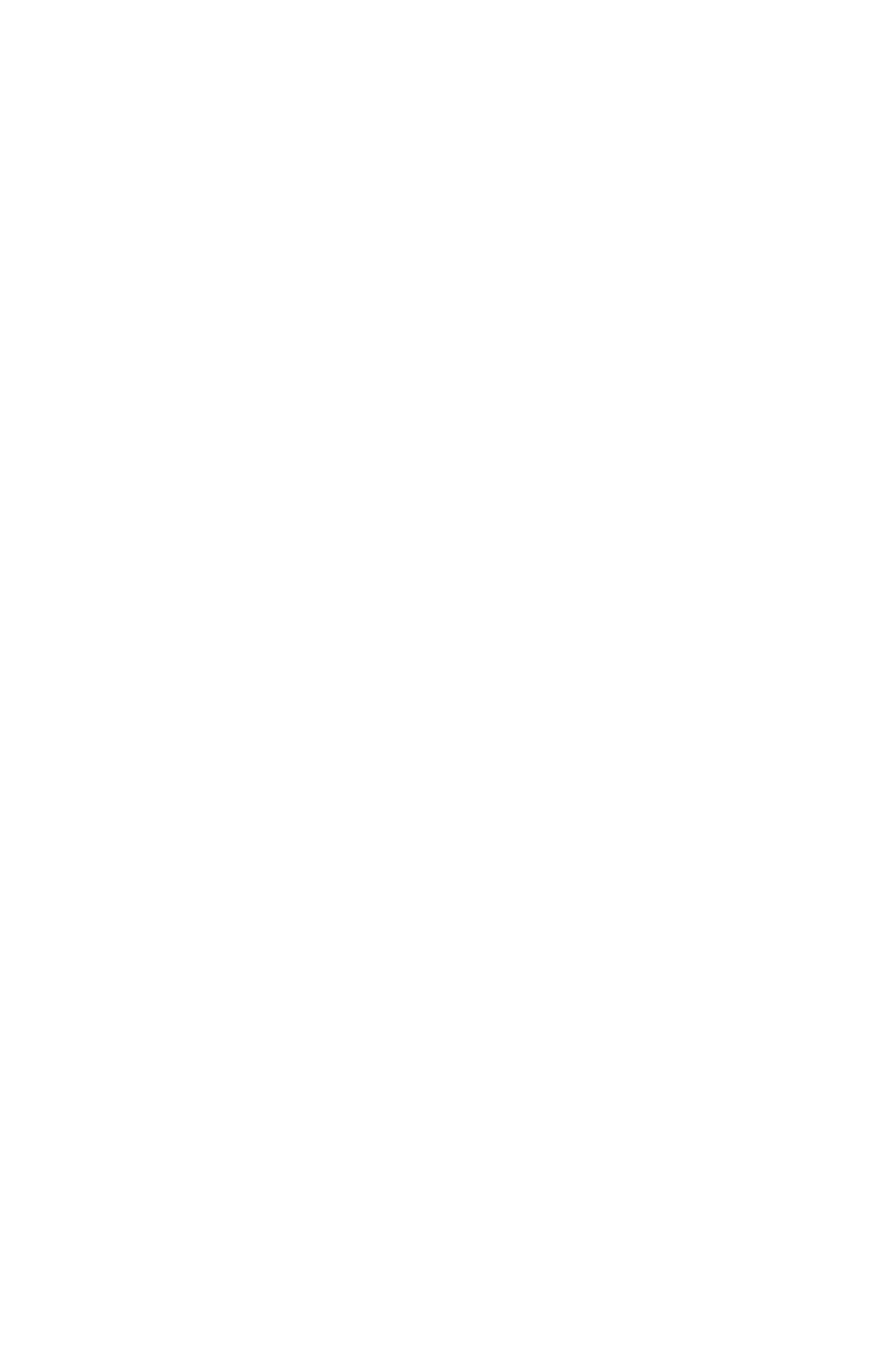# **NOTES**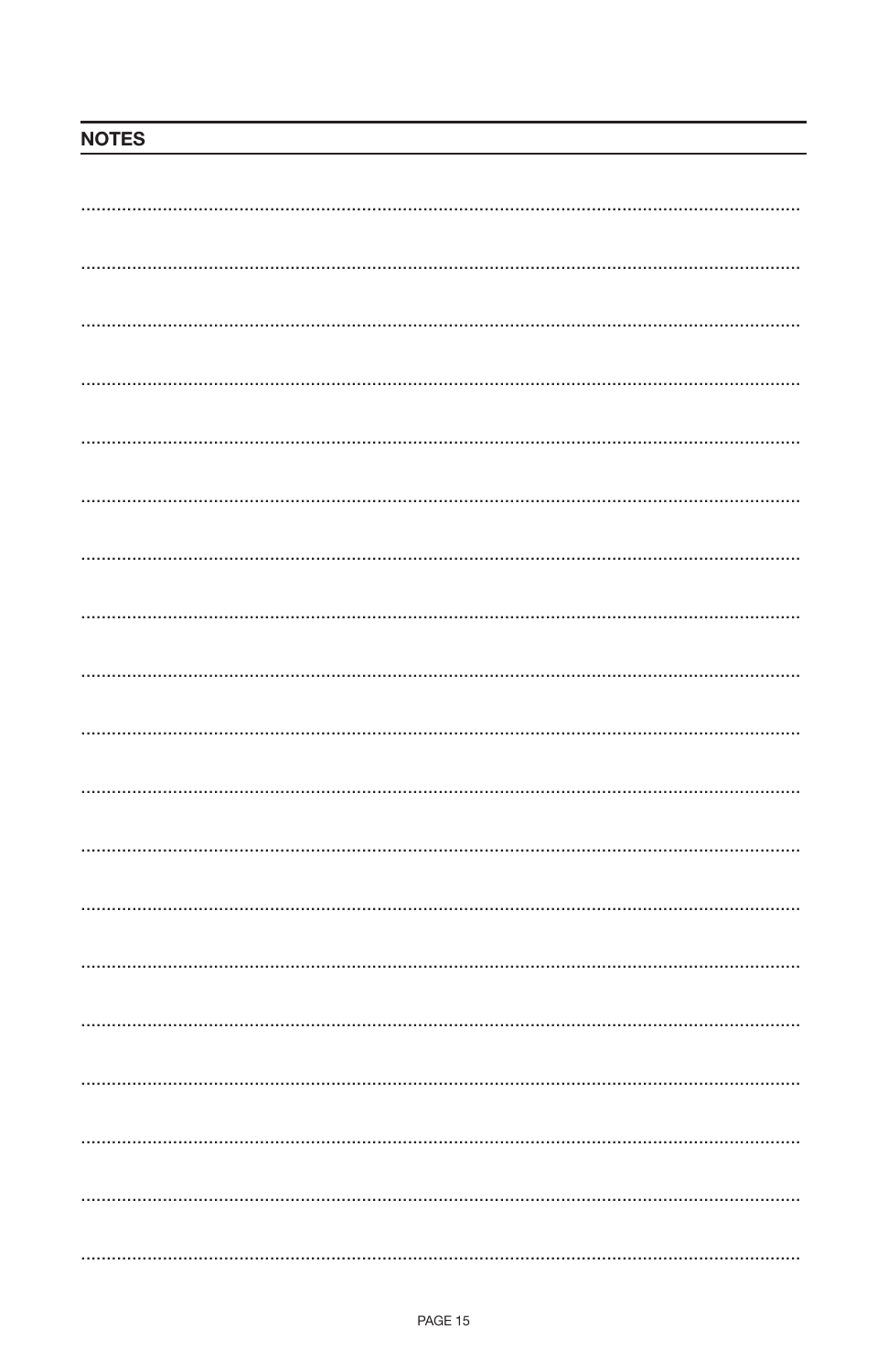# **NOTES**